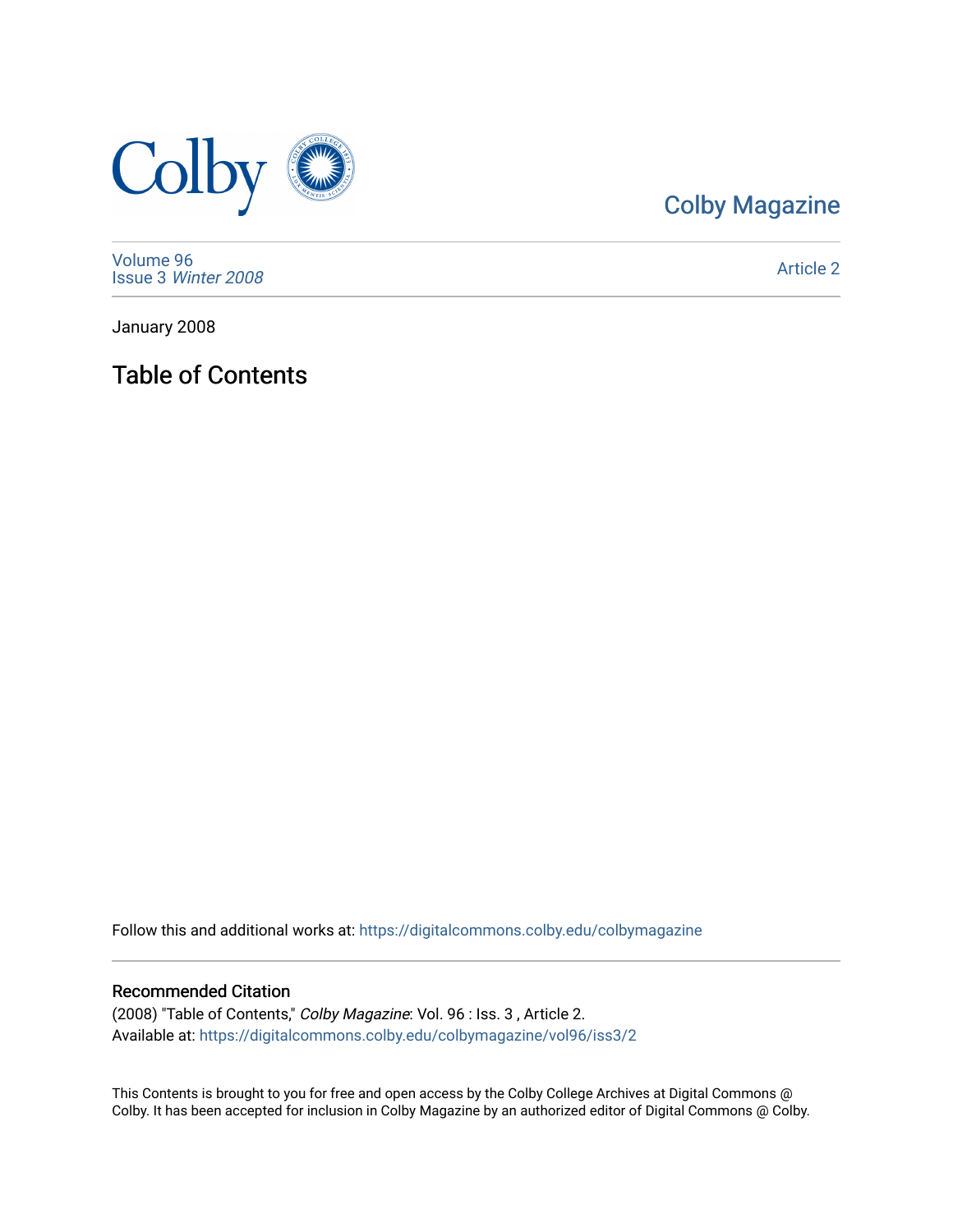

In the past you may have made contributions to the Alumni Fund, the Annual Fund, reunion giving, or an anniversary program. Now the Colby Fund includes all of these. Your gifts will be used in the same manner and will credit your class or reunion effort in the same way—only the name has changed.

By making an annual gift to the Colby Fund, you are investing in the future success of all Colby students by enhancing their educational experience and ensuring a continued tradition of academic excellence.

> Be a part of the tradition. More than 10,000 alumni and nearly 1,500 parents made a gift to Colby last year.



## *Every Gift Counts* THE COLBY FUND

 800-311-3678 www.colby.edu/give